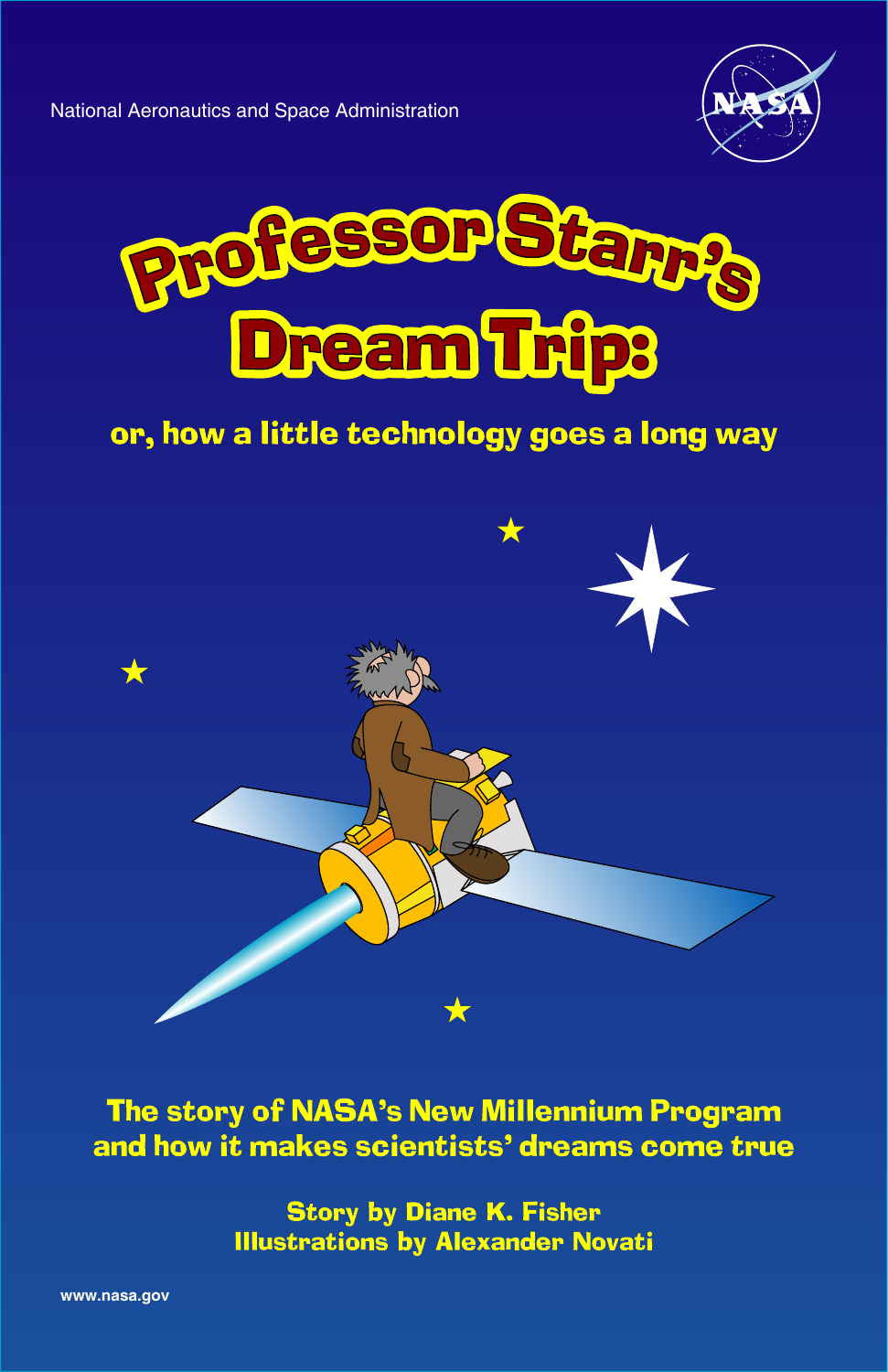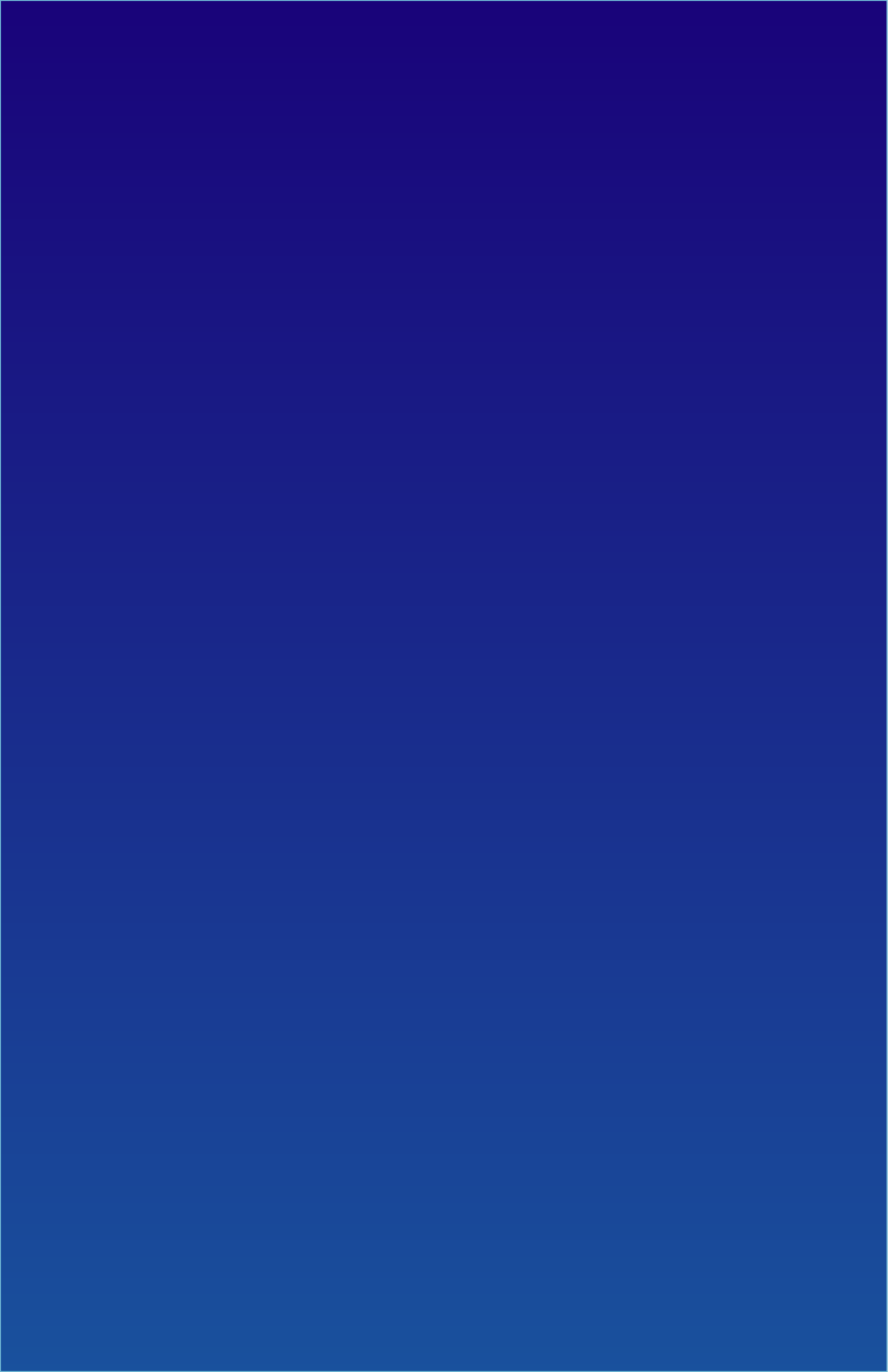

**Professor Starr, astronomer, And all his students too Gather 'round their telescope, The universe in view. Although bright light is all around White, red, blue and green— From planets, stars, and galaxies, And dusty clouds between—**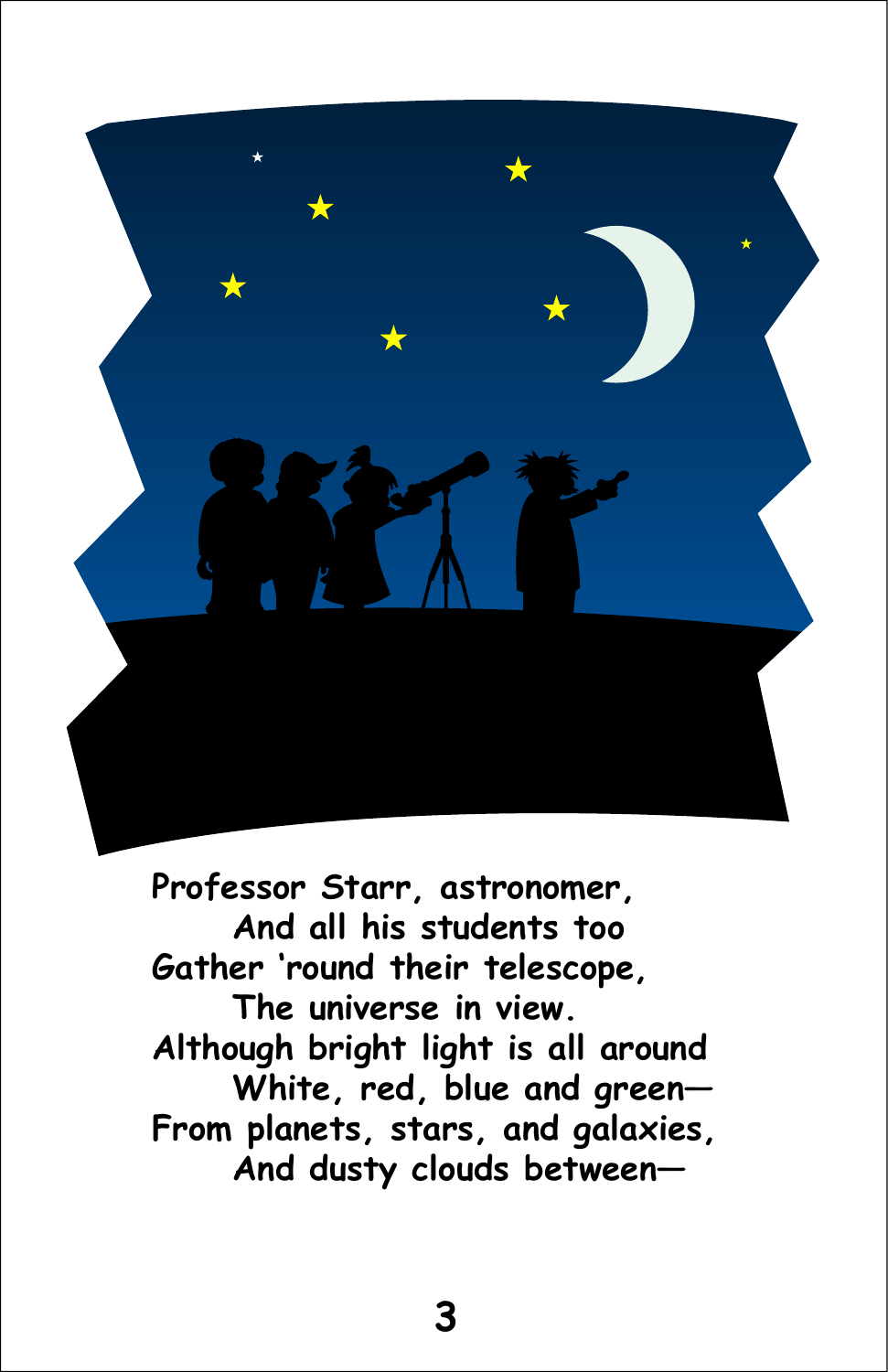

**To see small things like asteroids And comets, Pluto too, A telescope stuck on the ground, Though good—alas!—won't do. "We need to get up close, fly by ... Or orbit! That's the key! We need some low-cost, smart, and nimble New tech-nol-o-gy!**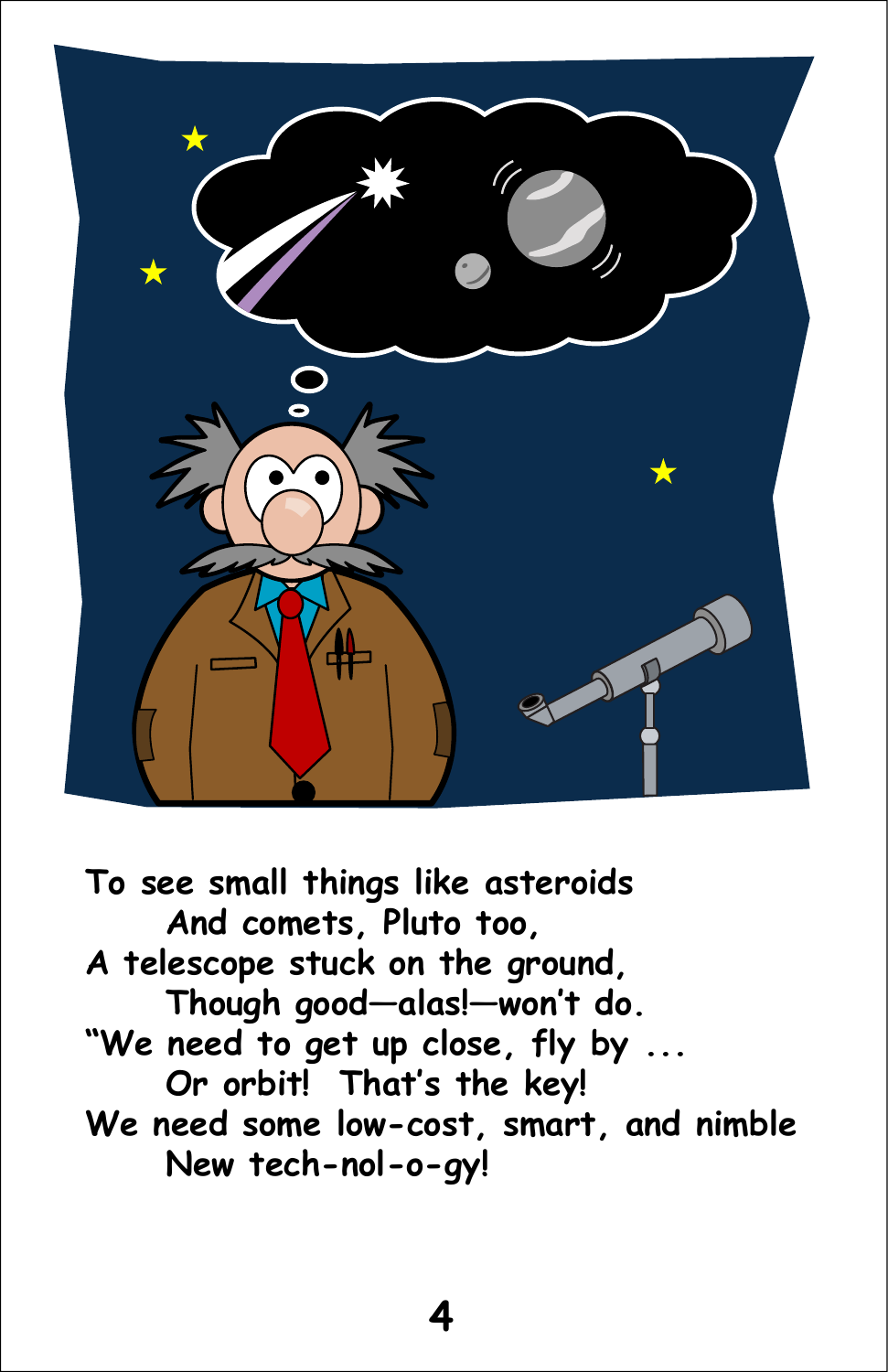

**"What shall we do? Where shall we look? How shall we get attention? We need some clever brainwork, Some techno-intervention!" One spunky girl jumps up and shouts, "I have a brilliant flash! Let's call NASA! They've no doubt got A technologic stash!"**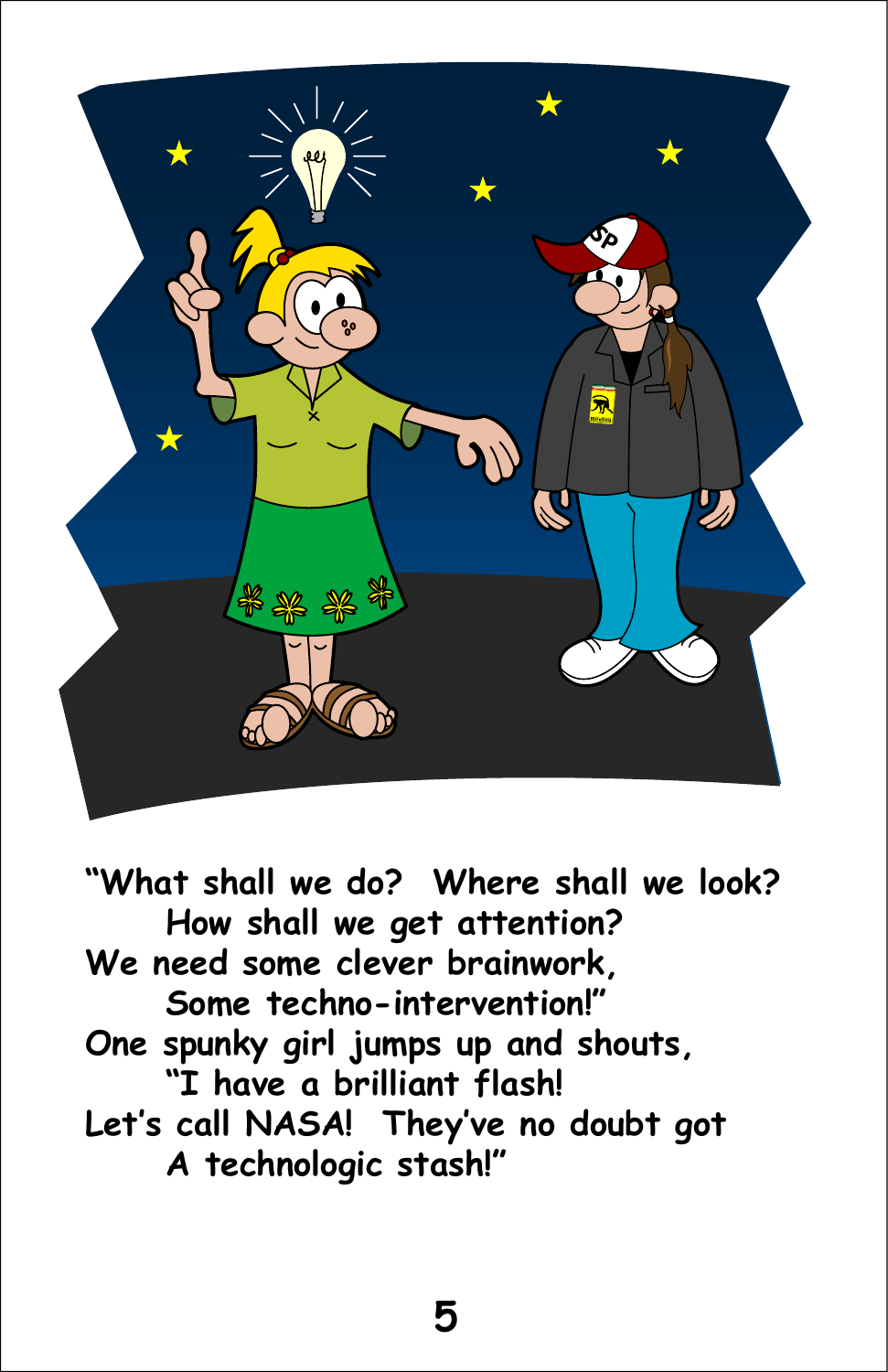

**"You're right! They must, I've heard that said," Professor Starr looks brighter. "We've got to find a way to make Our techno-burden lighter!" And so he visits NASA Central, In Washington, DC, Finds "New Millennium Program," For short, just "NMP."**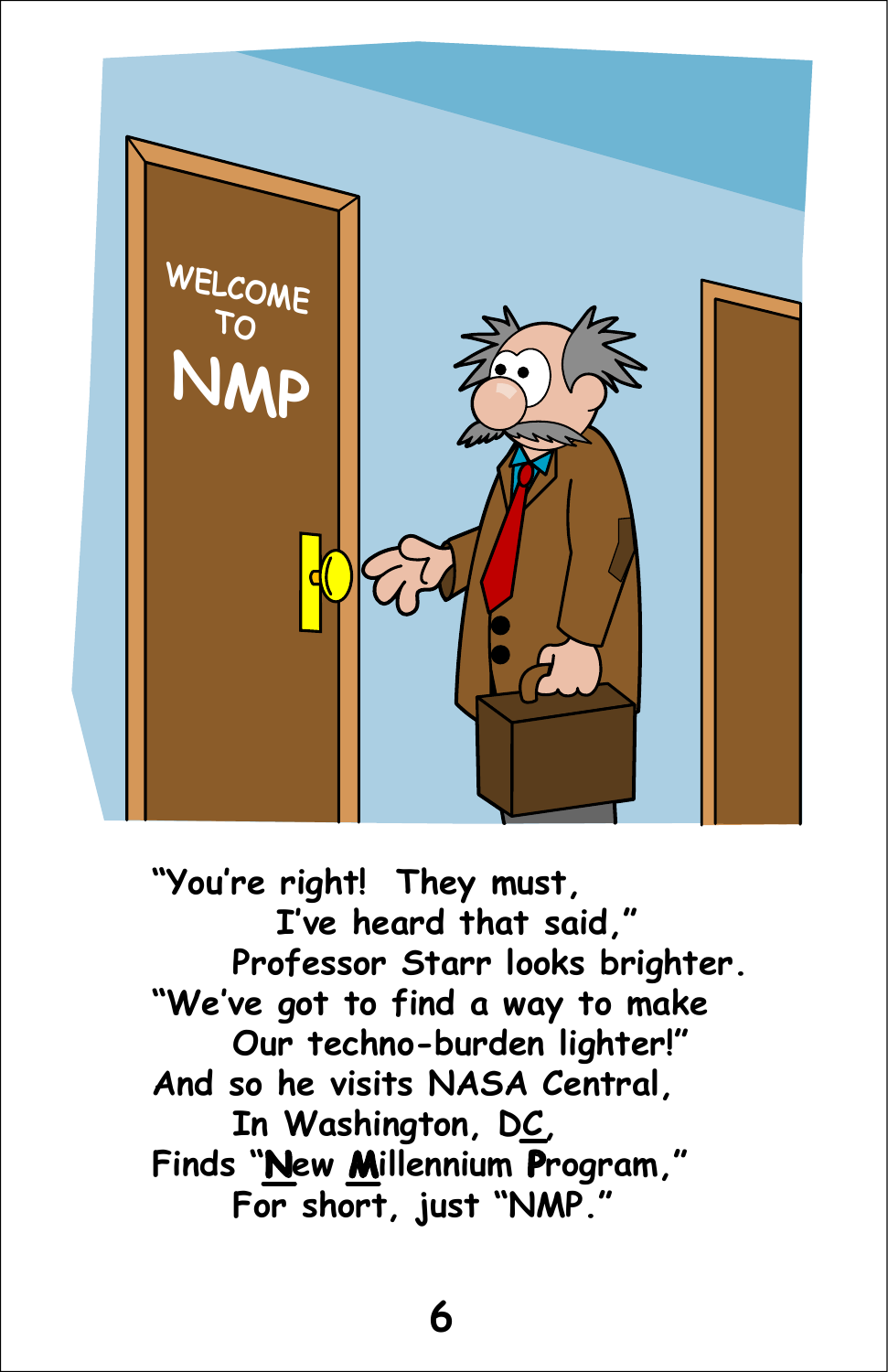

**He pleads, "Please help! We've great ideas For missions to explore Some little objects out in space Too special to ignore. But don't know how to get there And don't know how to stop Don't know how to start again For another planet hop."**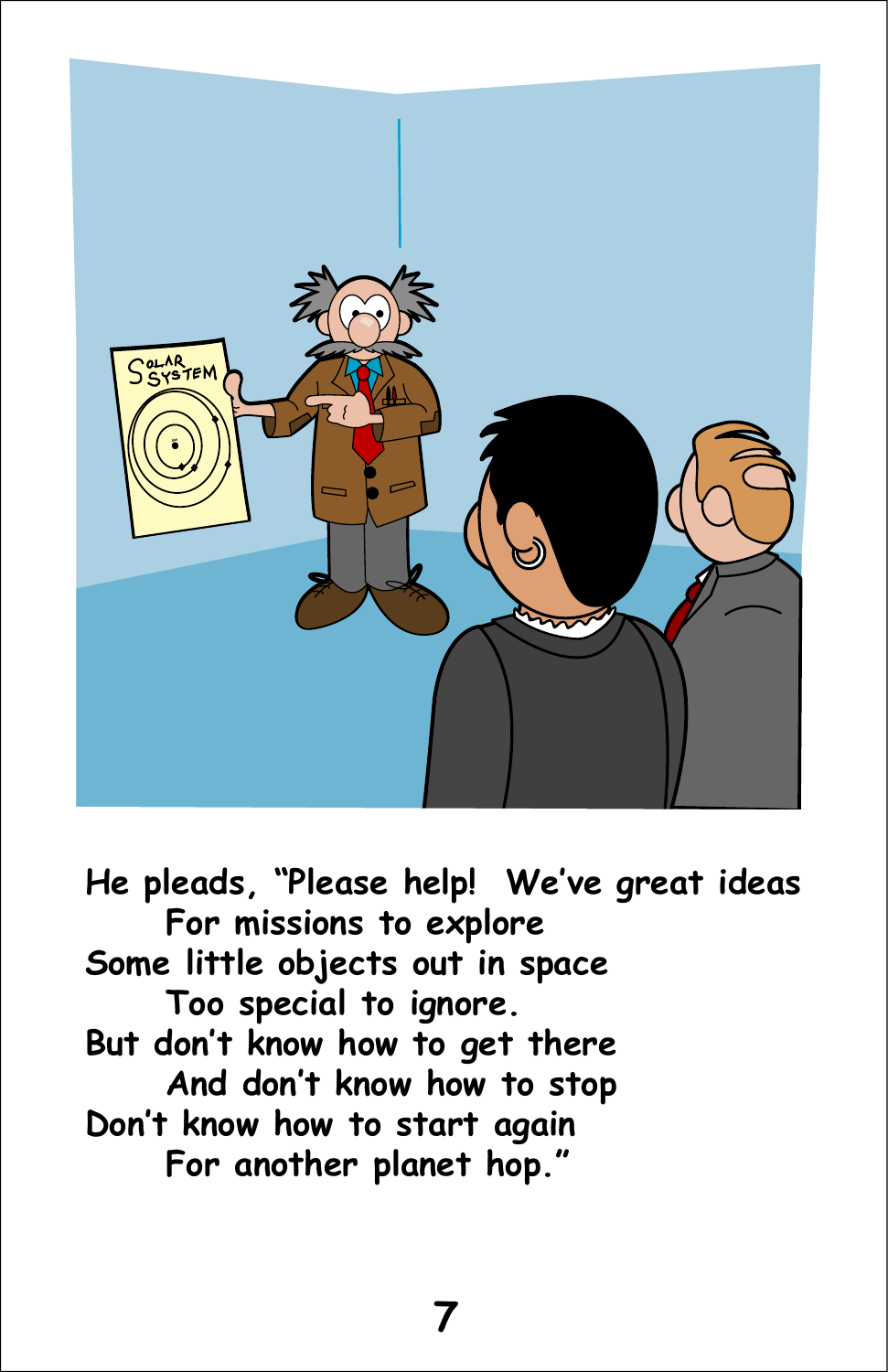

**The New Millennium boss replies, "We greet and welcome YOU For our job's to experiment With gizmos bold and new. So what new thing will boost your goal, Will serve to fill your need? More power from the sunlight? New cameras? More speed?**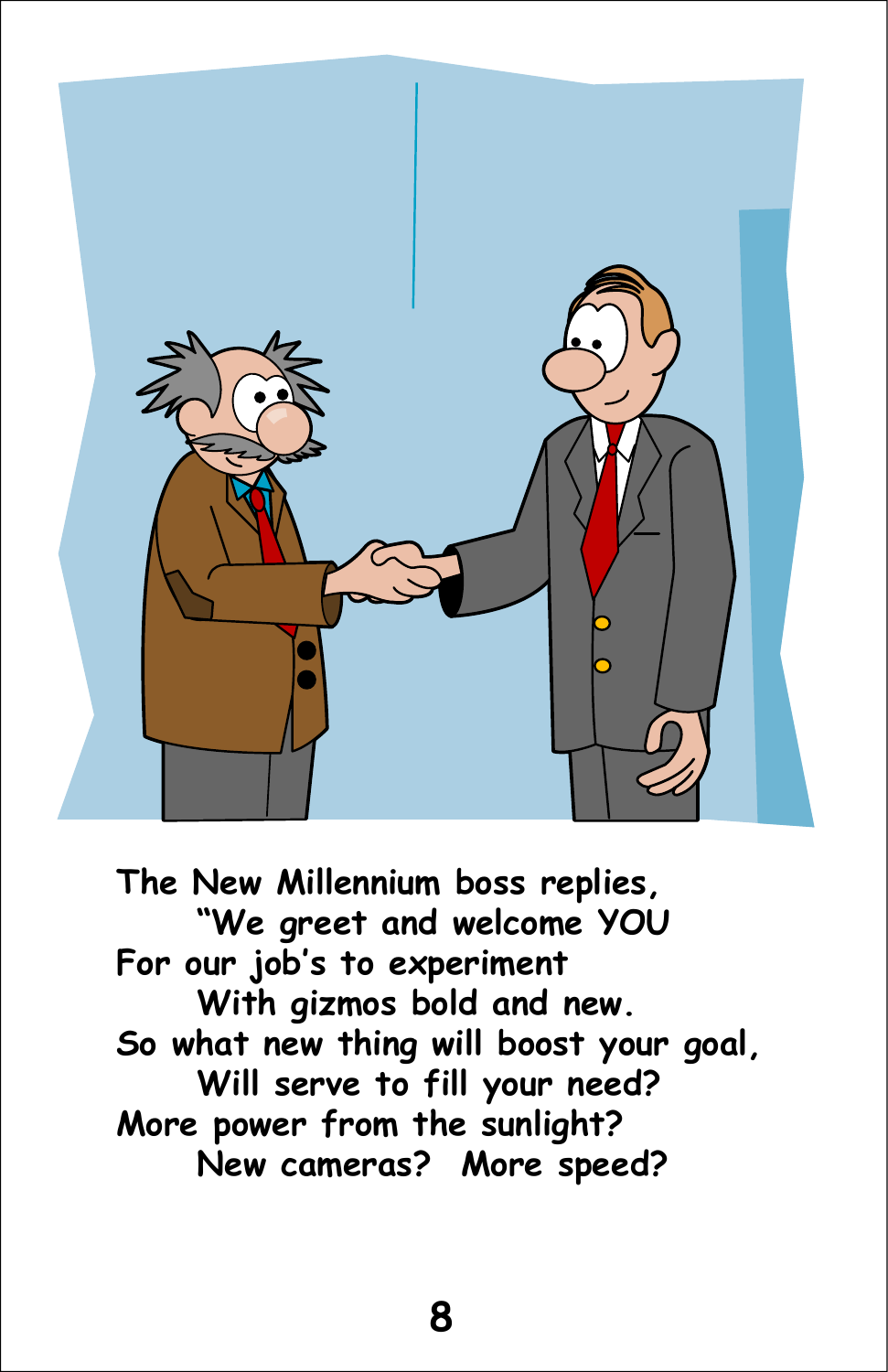

**"Perhaps a spacecraft small and light That doesn't cost a ransom To launch above the atmosphere, Now wouldn't that be handsome? A computer with a program To decide all by itself What pictures are worth keeping? Or a computer off-the-shelf**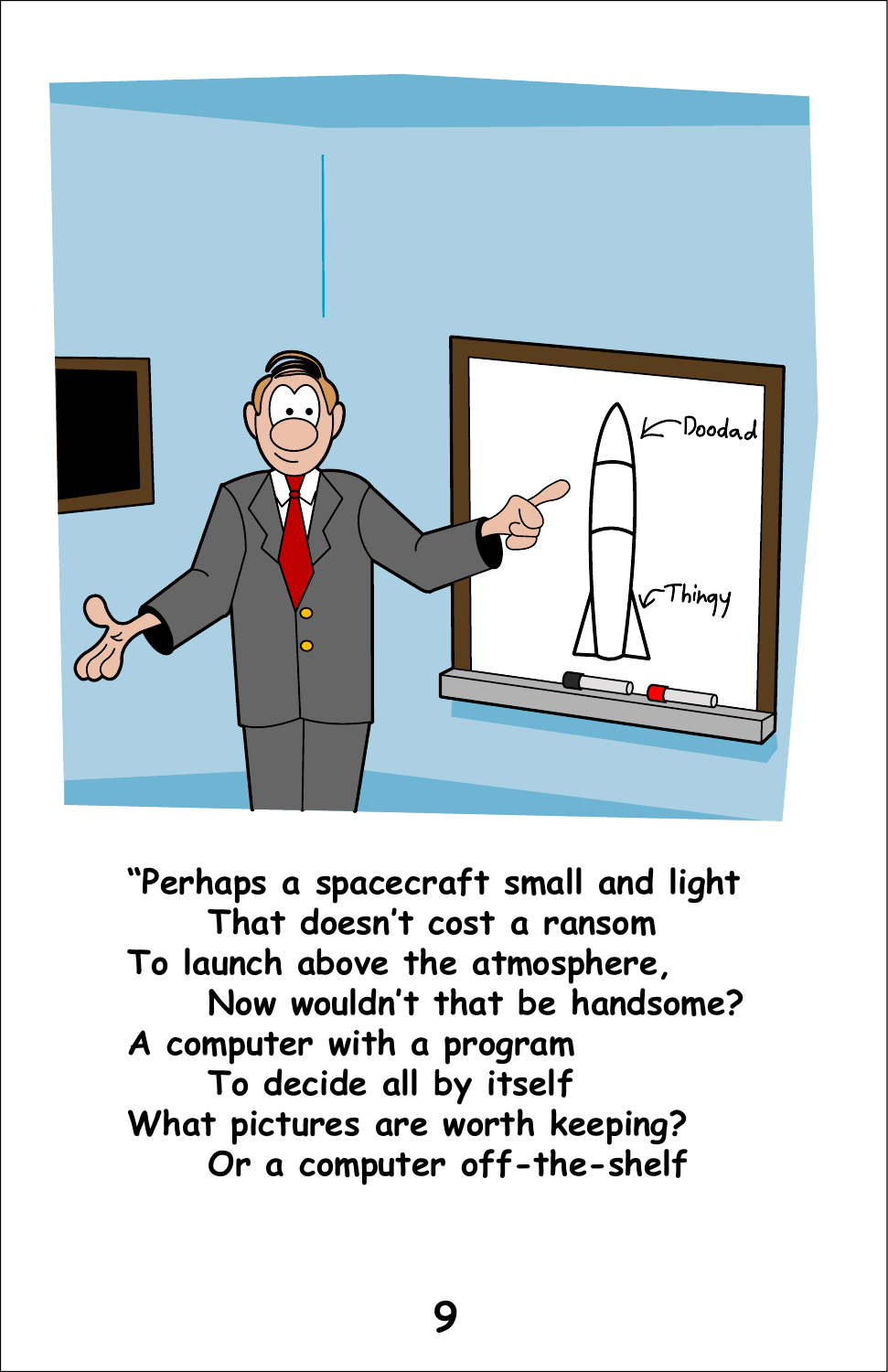

**"That, with a little fixing up, Could handle all the stresses Of working hard in outer space With all its harsh excesses?" Professor Starr, with knitted brow, Asks, "Aren't you too ambitious? How can such fantastic stuff Survive in space? It's vicious!**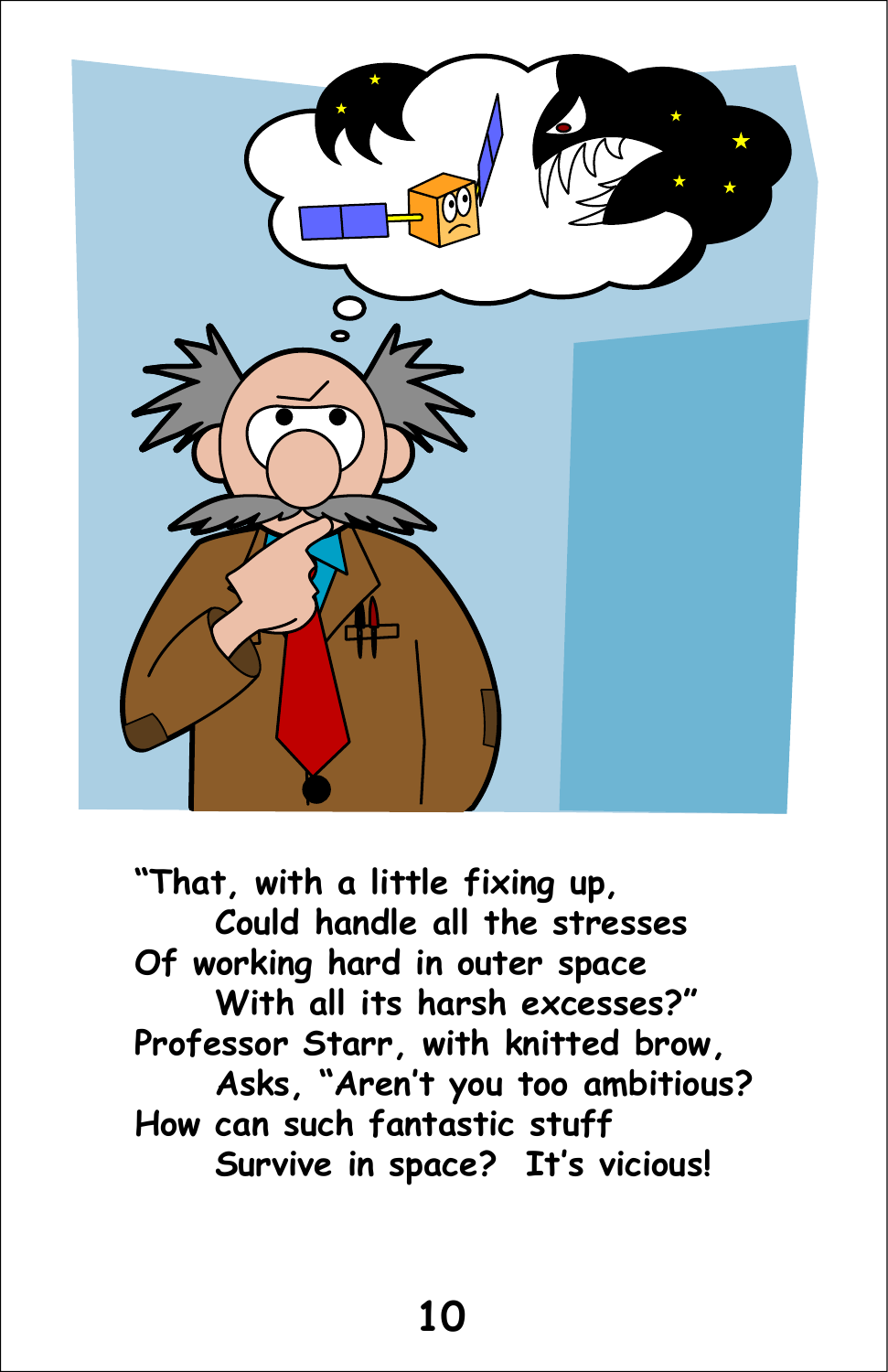

**"There's heat and cold and Sun that blasts All objects in its way, The zero-g, no gravity! A Galactic Cosmic Ray! And what about the vacuum? To say nothing of the shocks Of blasting off from Mother Earth, The rattles, and the knocks!**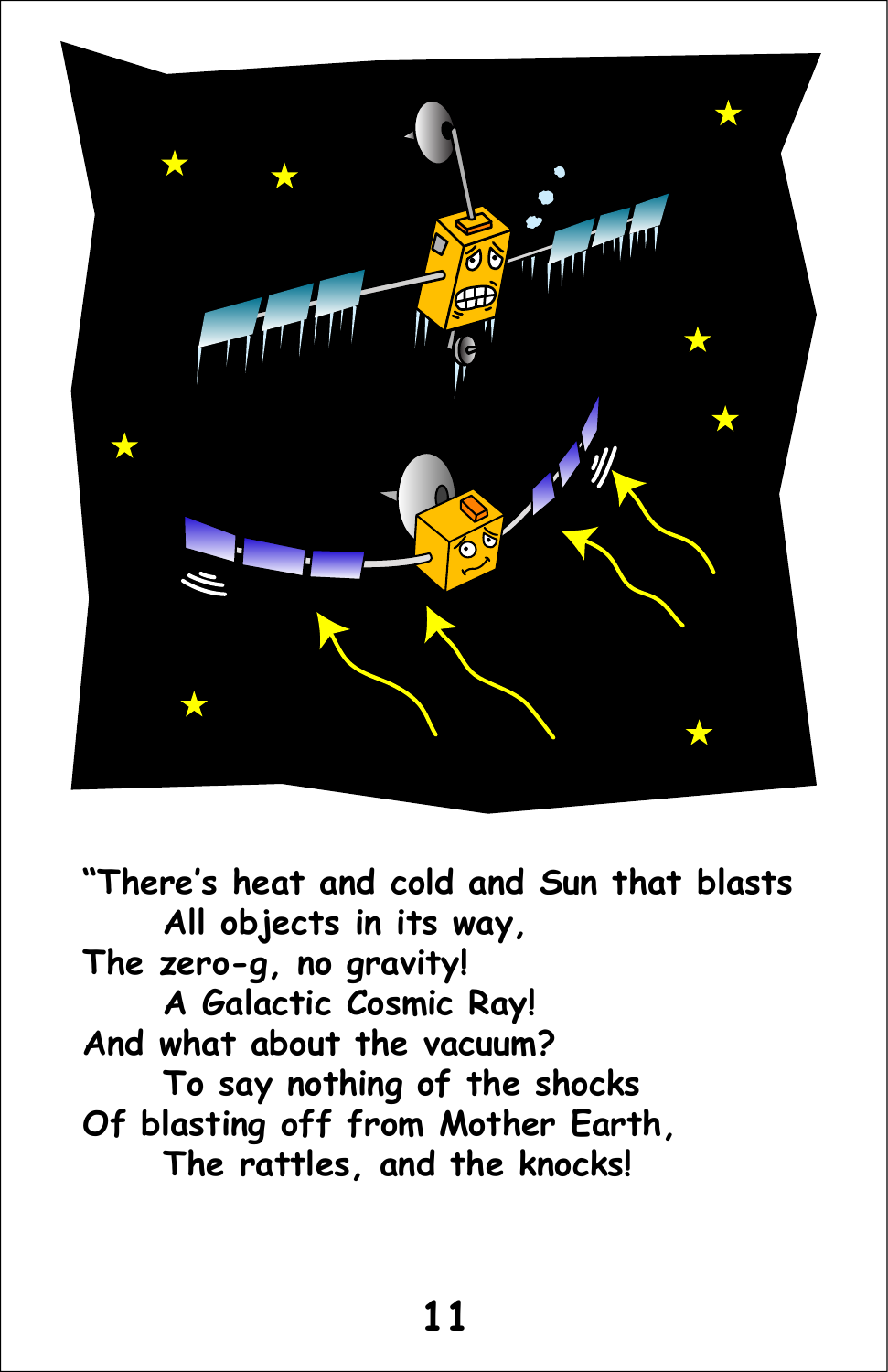

**"We scientists don't want to risk Our research—just in case— Our gadgets that do fine on Earth Don't work too well in space." "Don't worry, sir," they reassure, "We'll help your wish come true. We'll test the right technology To make it work for you!"**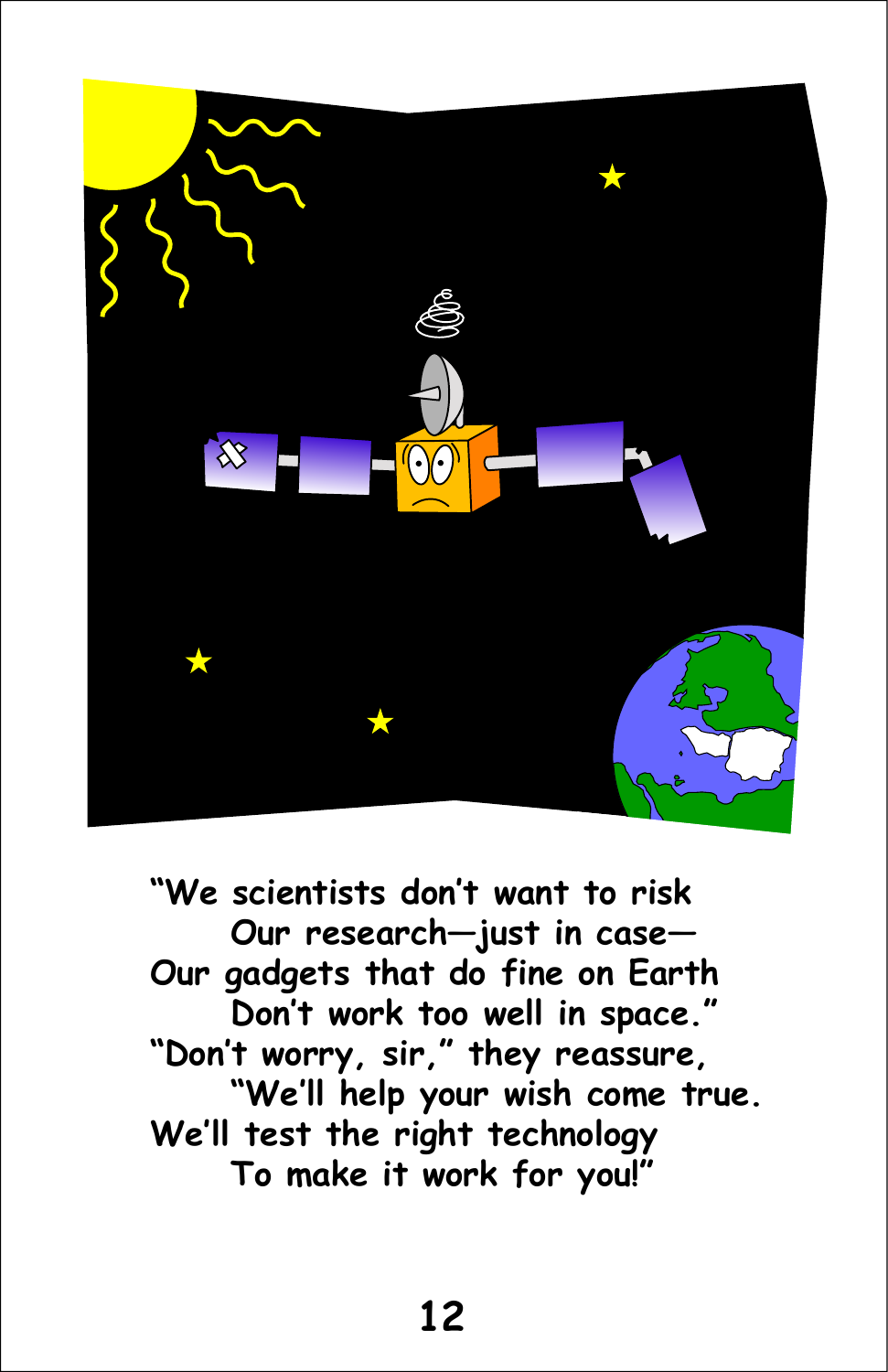

**"An ion engine! That's the thing Our dear friend Starr can use. With its constant thrust on drops of fuel His mission cannot lose!" The NASA engineers run off To test this innovation, To find a spacecraft, plan the trip, And pick a destination.**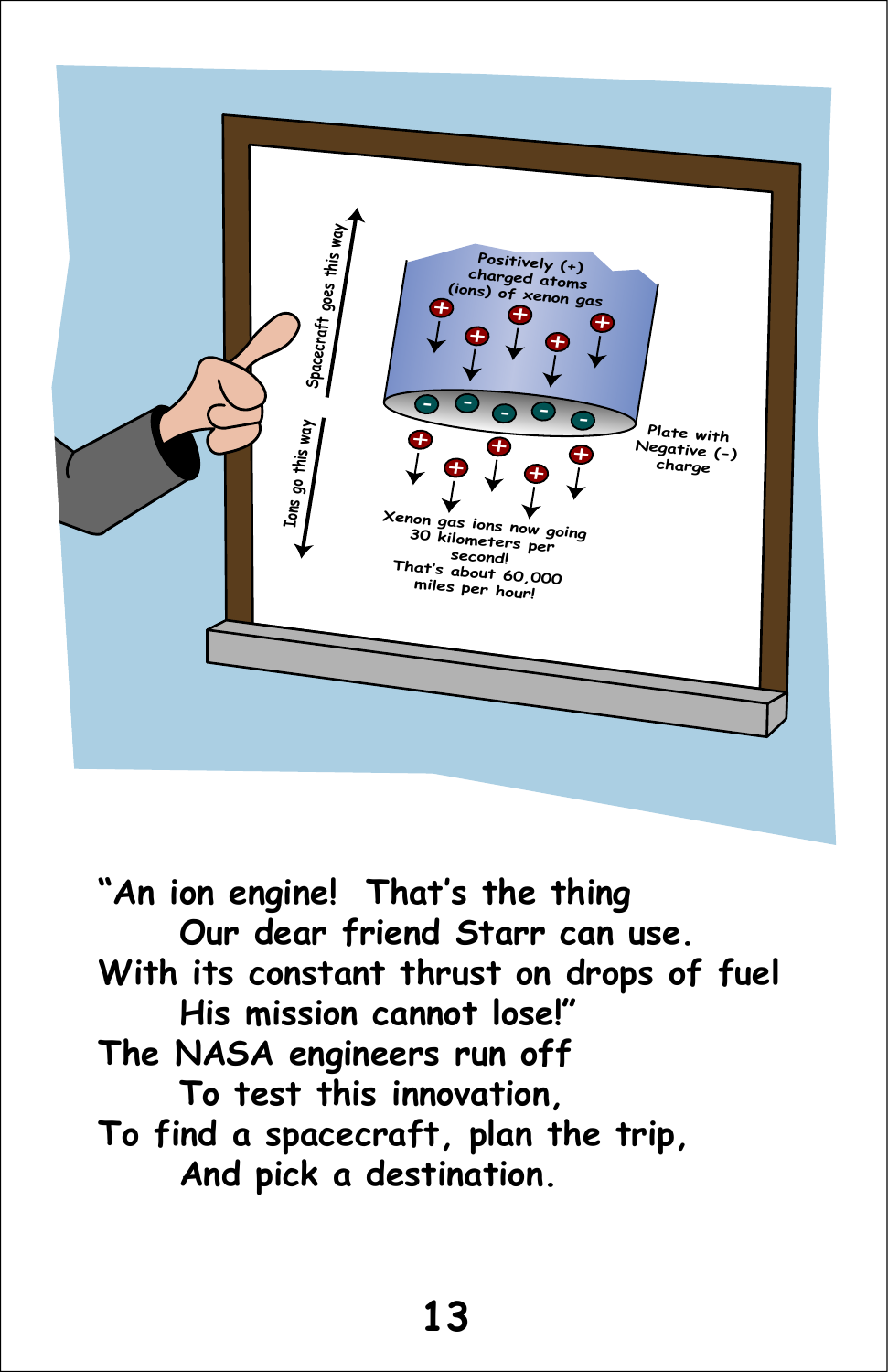

**"Let's call the mission Deep Space One, And send it into space, We'll have it browse some asteroids, And spy a comet's face!" And so it does. It works just great! The mission gets an A! The ion engine's ready, It is proven, it's OK!**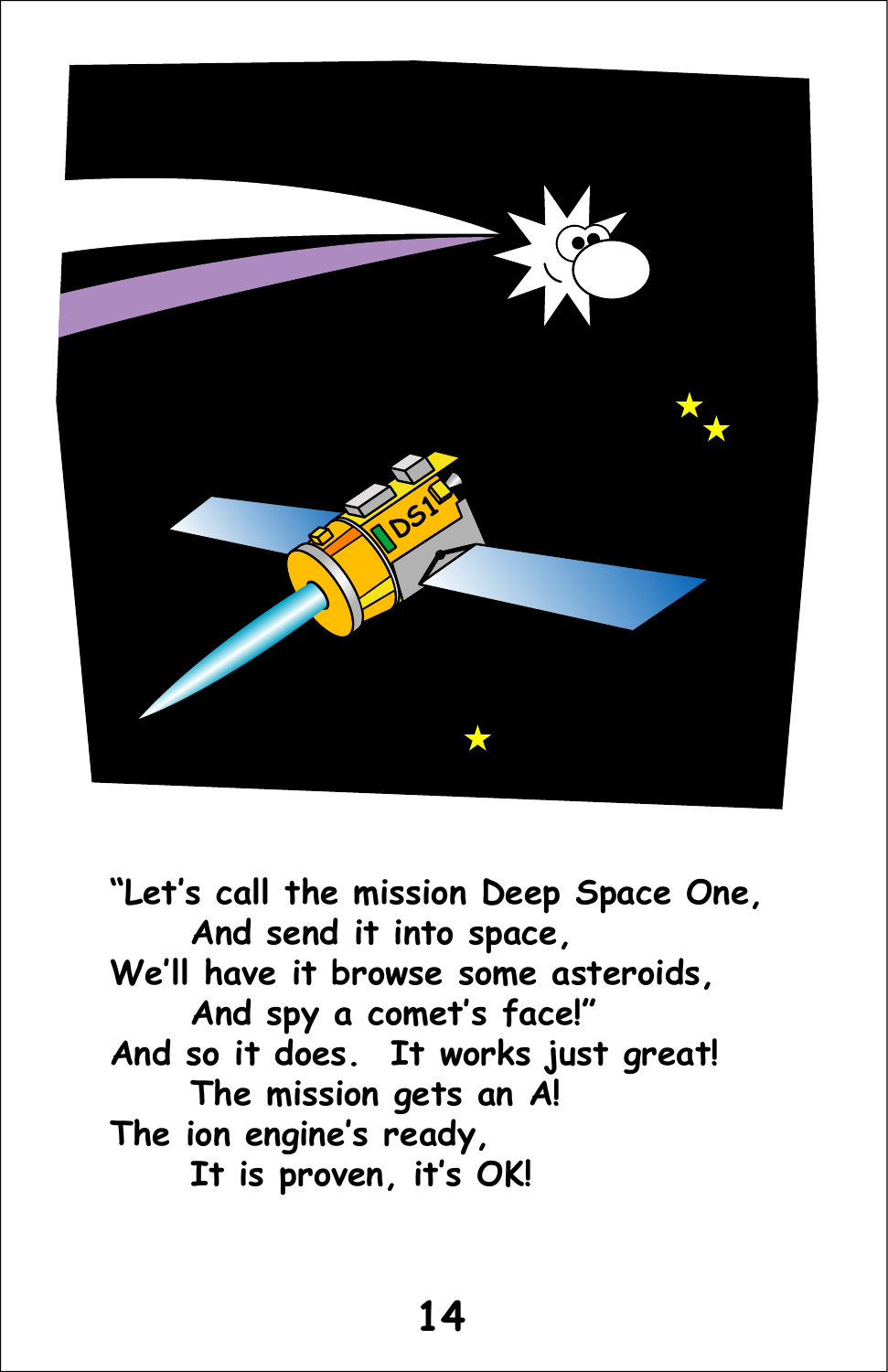

**Professor Starr jumps right to work. He knows just what to do! He tells his students, "Let's just tour An asteroid, or two. We'll go to Vesta, Ceres too, They're big, but not quite planets. We'll orbit each, and stay awhile And map it, sniff it, scan it.**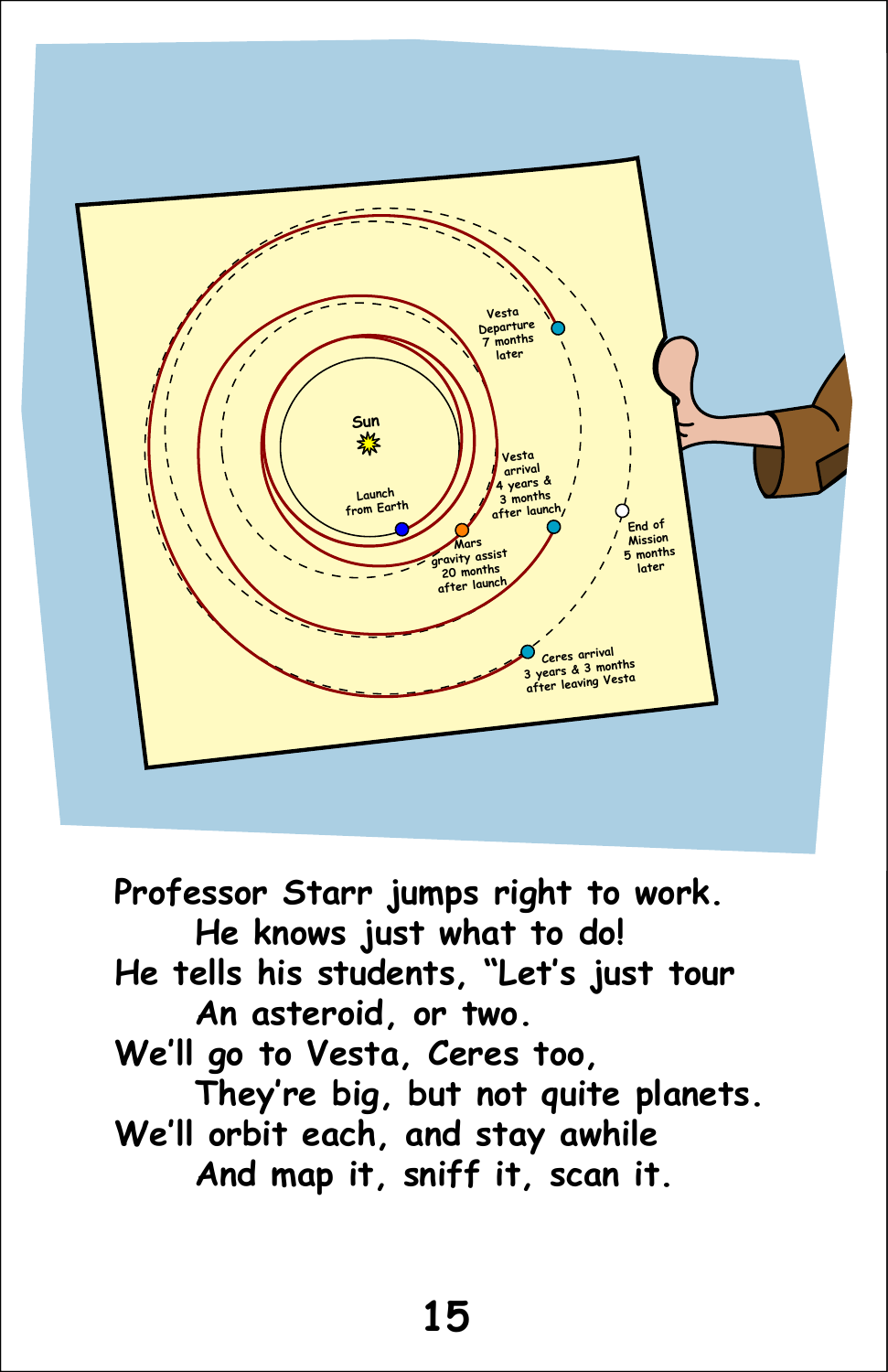

- **"We'll call the mission Dawn because It's going to explore**
- **The dawning steps to planethood, How planets were before.**
- **We'll learn about their childhood. We'll learn about their birth And how the solar system made**
	- **A planet like our Earth."**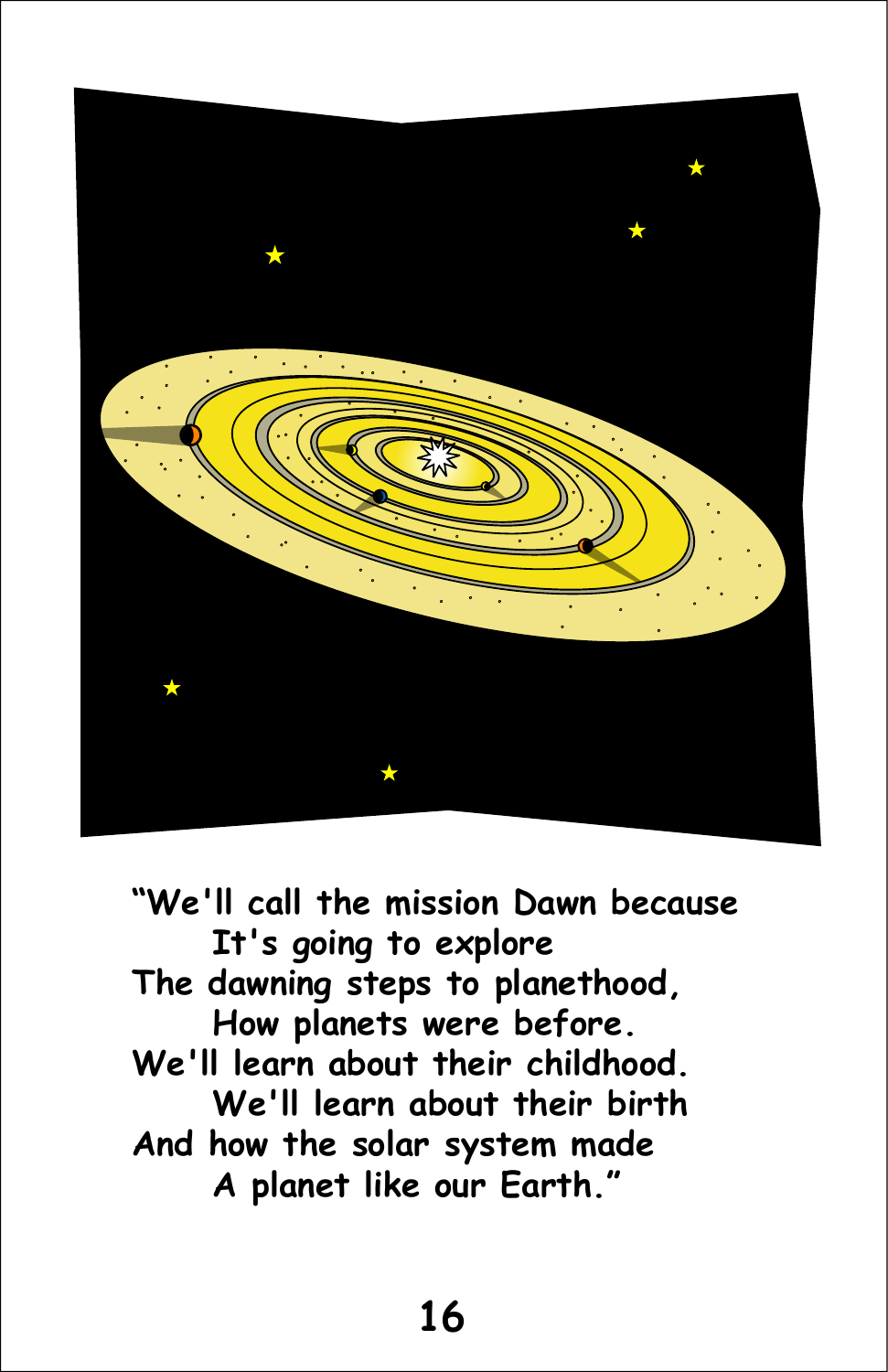

**Gladly for the Starr-y team, Dawn's judged a worthy plan. Technology has made it so, Has soundly bridged the span From dreamy wish to solid fact, From visions into gold. Now students of the stars will have A way to plan more bold**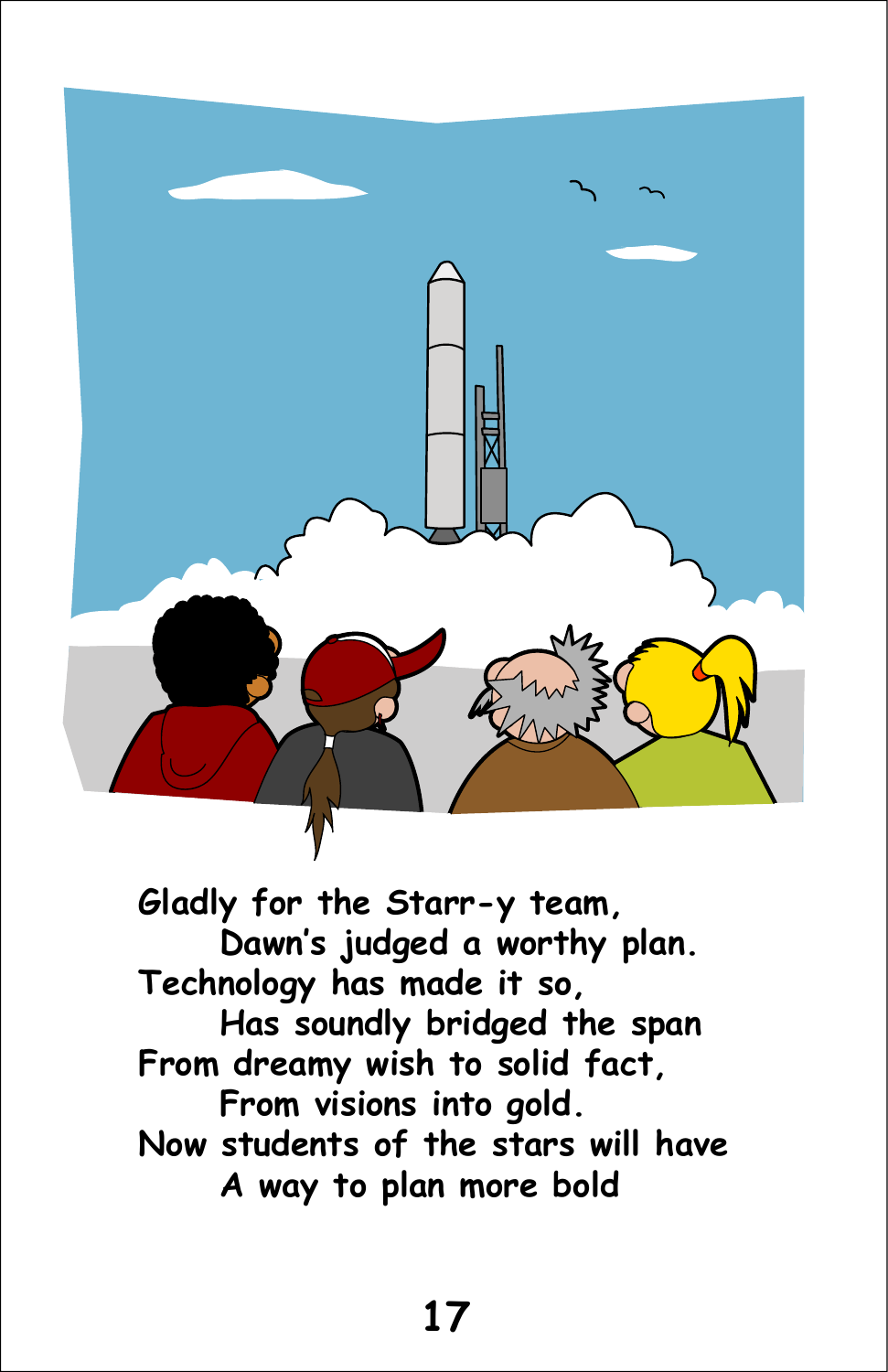

**Adventures using useful stuff, Devices guaranteed, Thanks to NASA's careful planning, Much by NMP, Listening, weighing, choosing, growing, Testing, proving true. "Just one last thing," says Starr, aglow, "To NMP, thank you!"**

# **THE END!**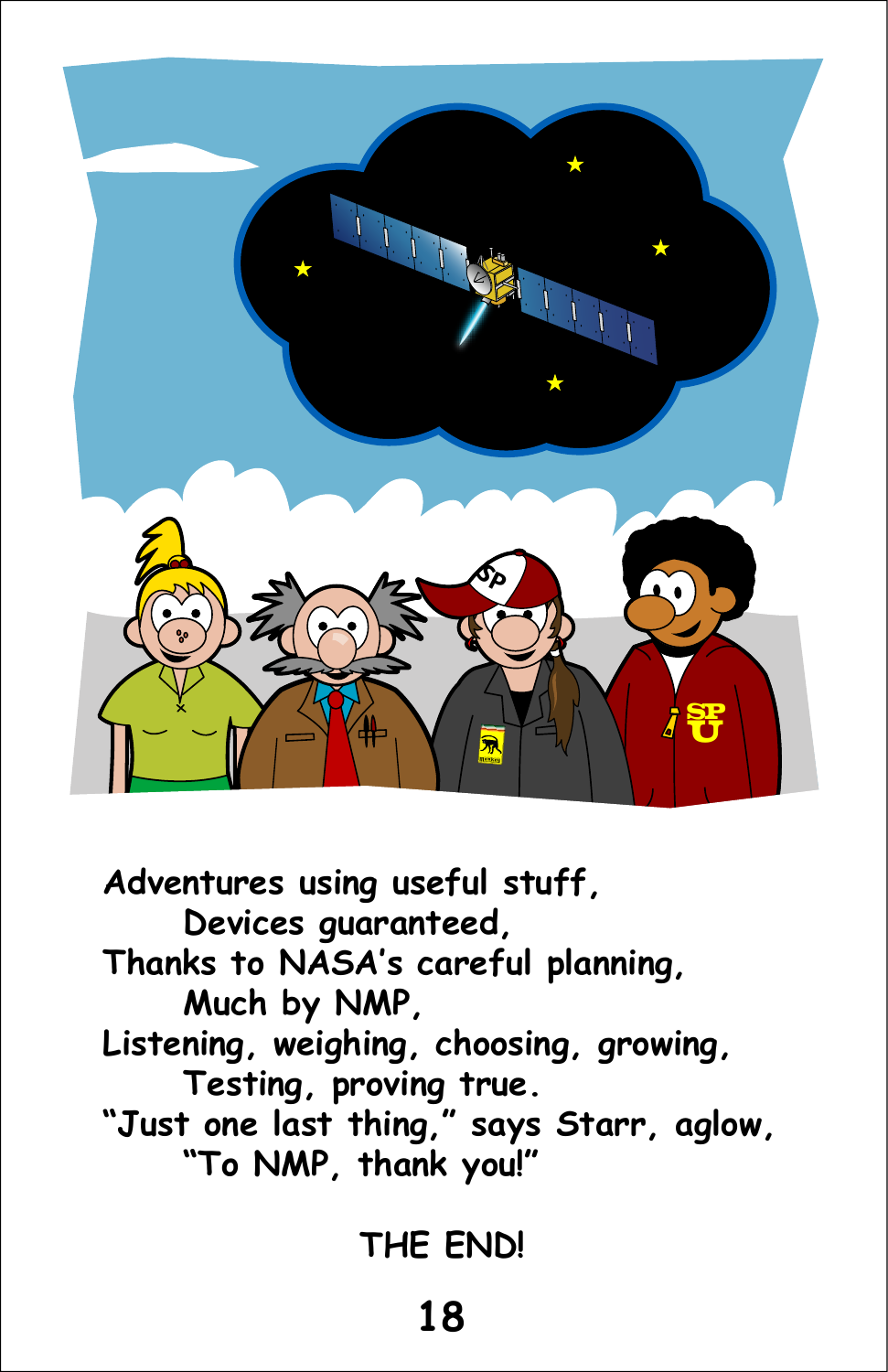### **The New Millennium Program**

**NASA created the New Millennium Program to help space scientists explore space and our own home planet, Earth. With the scientists' advice, NMP decides what new technologies will help the most. Then, NMP finds ways to develop the technology for space, then test the new technology in space. This way, the scientists don't have to depend on risky technologies while doing their important science missions.**

**Learn about other technologies NMP has proven in space at:**

 **nmp.nasa.gov/TECHNOLOGY/infusion.html.**